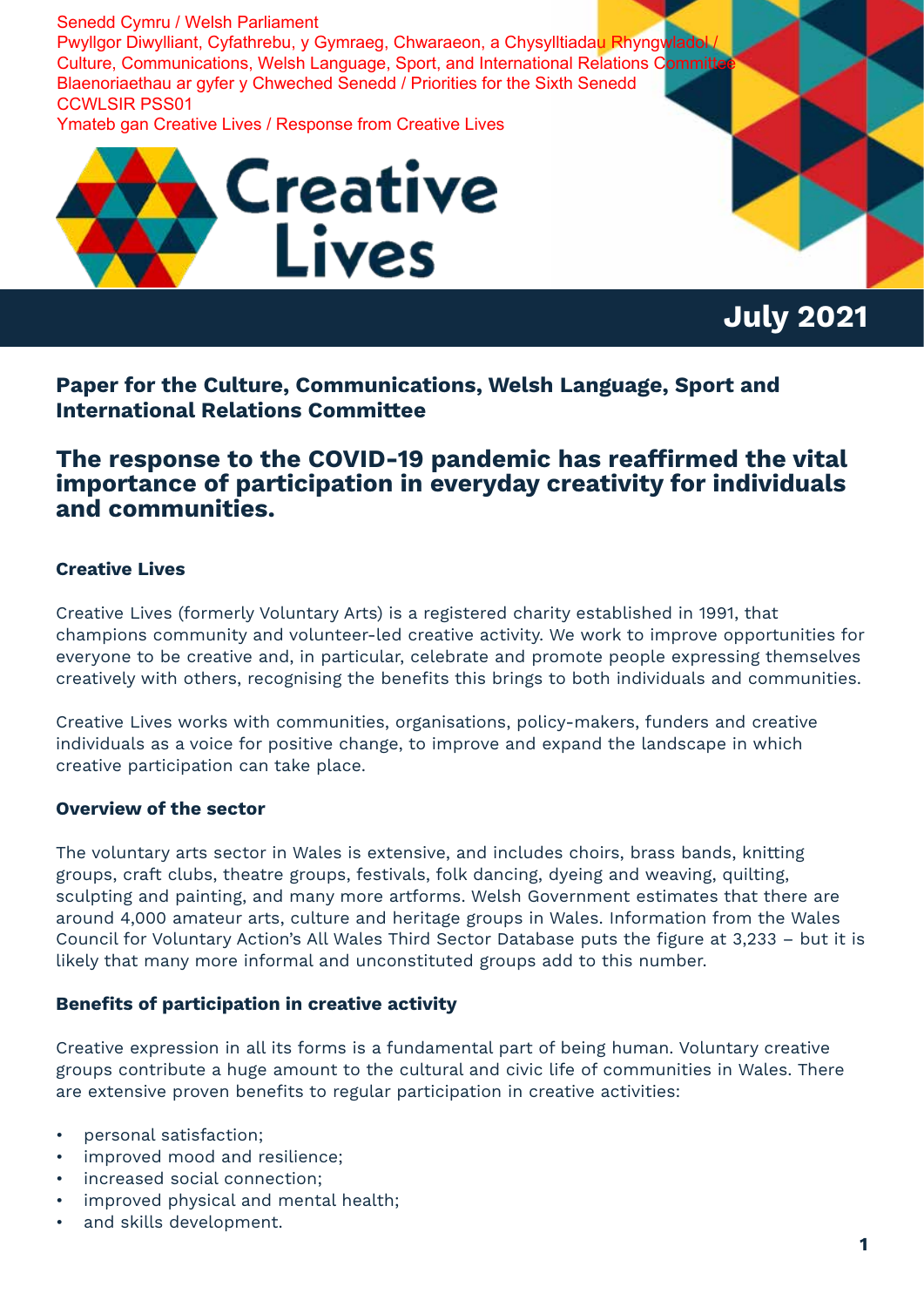**Creative Livesions Wg 2021 guage**, Sport, and International Relations Committee Pwyllgor Diwylliant, Cyfathrebu, y Gymraeg, Chwaraeon, a Chysylltiadau Rhyngwladol / Culture,

### **What is the current impact of the COVID-19 pandemic on your sector?**

The impact of the COVID-19 pandemic on the country has been devastating, challenging and liberating. And this has also been the picture for the arts sector as a whole. We know that some creative groups were in abeyance until such time as they could meet again safely in person, where others have dissolved. But many voluntary creative groups have found ways of continuing their activities online: choir singalongs; pre-recorded or live demonstrations of visual arts and crafts; creative challenges on social media etc. Where remote access was unavailable or problematic, groups have maintained contact and creative activity via post, telephone and local radio.

In late 2020 we conducted our annual survey of creative participation, the Big Conversation, which found that despite the obvious challenges, the voluntary arts sector remained optimistic and resilient. We had previously identified that groups engaged in voluntary creativity were positive in their outlook, and during the pandemic, there was only a small overall dent in confidence from participants and group leaders who responded to the survey about the continuation of their creative activities.

#### **Coping creatively**

It is clear that during these most difficult times, being creative is vitally important as a coping mechanism, a way of retaining a sense of normality and maintaining a degree of connection with others in the community, and a meaningful activity to pursue. We now have an opportunity to cultivate this growing interest and ensure that opportunities to take part regularly in creative activity are recognised, supported and available to all.

# **What further support is needed from the Welsh and UK Governments both to mitigate the impact of the pandemic and enable the post-pandemic recovery?**

In late 2020, we published a report, **Common Ground: Rewilding the Garden**, the culmination of an ambitious programme of work investigating how creative activity is supported in areas of socio-economic deprivation across the UK and Republic of Ireland. Despite the diversity of creative activity across the nations, there were striking commonalities in benefits and in support needs.

In line with our strategic framework, Creative Lives is seeking opportunities to influence local and national policy to drive these priorities into tangible outcomes for communities, such as increased investment, collaborative working opportunities and further research and recognition.